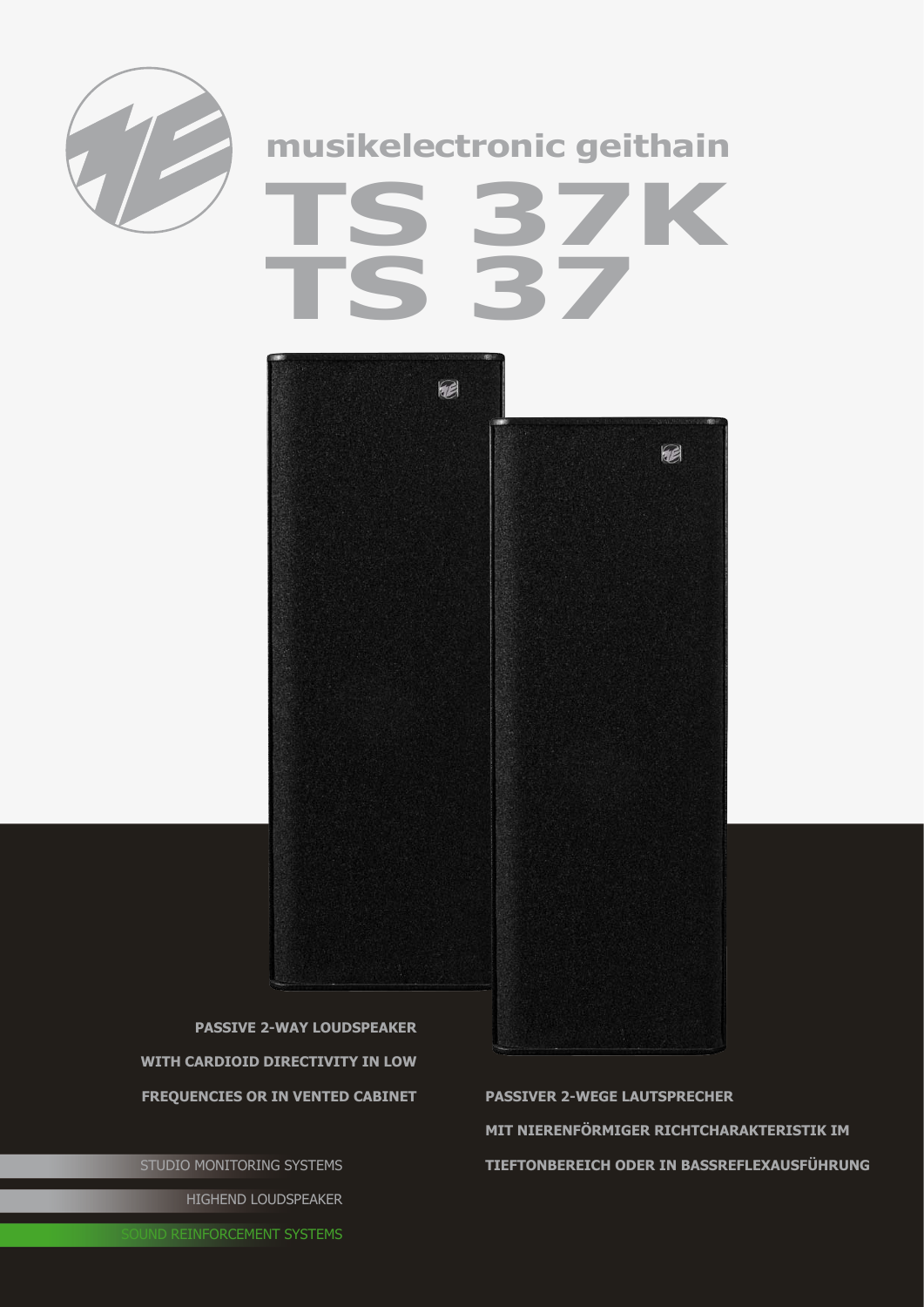The TS30 series cover classic sound<br>
reinforcement systems in inline technology.<br>
High denomine and limitian land are achieved. High dynamics and limiting level are achieved by special compression drivers with horns. Therefore these products are compatible to existing installations. A technical feature available is our reliable bass cardioid technology. So even in acoustically difficult environments the products of the TS30 series are easy to handle.

The two-way sound reinforcement systems TS37 and TS37K feature linearity and high dynamics. As an all-round system they are useful for speech and music reproduction in middle and large sized auditoria and they are the right decision when systems with high levels are needed.

The components include two 10-inch cone woofers and one 1.4-inch compression driver. The latter is effectively secured from destruction by an internal protective circuit. During the development the high frequency sound transmission was optimised for smallest possible colouration. The bass reflex version TS37 reaches a lower cut-off frequency of 65Hz. The resulting bass level enables the use as a full-range system in many situations. Optionally our TT-subwoofers can be employed to extend the bass transmission range by more than one octave.

A variety of available mountings provide easy assembly for almost every application.

**D**ie TS30er Serie umfasst klassische Be-<br>
schallungslautsprecher in Inline-Technik. Für einen hohen Dynamikumfang und Grenzpegel sorgen spezielle Druckkammertreiber mit Hornvorsatz. Damit sind diese Produkte klanglich kompatibel mit bestehenden Anlagen. Eine technische Besonderheit stellt die ebenfalls in dieser Serie verfügbare Bass-Nierentechnik dar, die schon seit Jahrzehnten in den Regielautsprechern aus Geithain genutzt wird. Somit sind auch die Produkte der TS30er Serie in akustisch schwierigen Räumen unkompliziert zu handhaben.

Die 2-Wege-Beschallungslautsprecher TS37 und TS37K zeichnen sich durch Linearität und hohe Dynamik aus. Als Allroundsystem eignen sie sich für Sprach- und Musikbeschallung mittlerer bis großer Flächen und sind die richtige Wahl, wenn Systeme mit großen Pegeln benötigt werden.

Die Komponenten umfassen zwei 10-Zoll-Konustieftöner und einen 1,4-Zoll-Druckkammertreiber. Beide sind durch eine interne Schutzschaltung effektiv vor Zerstörung ge sichert. Bei der Entwicklung der Hochtonschallführung wurde diese auf kleinstmögliche Verfärbungen optimiert. Die Bassreflexausführung TS37 erreicht eine untere Grenzfrequenz von 65Hz. Der gebotene Basspegel ermöglicht den Einsatz als Fullrangesystem für viele Applikationen. Optional kann einer der TT-Subwoofer aus dem Hause Geithain zur Erweiterung des Bassübertragungsbereichs um mehr als eine Oktave eingesetzt werden.

Eine Vielzahl von verfügbaren Halterungen sorgen für eine einfache Montage an nahezu jedem Einsatzort.

## **TS 37K TS 37**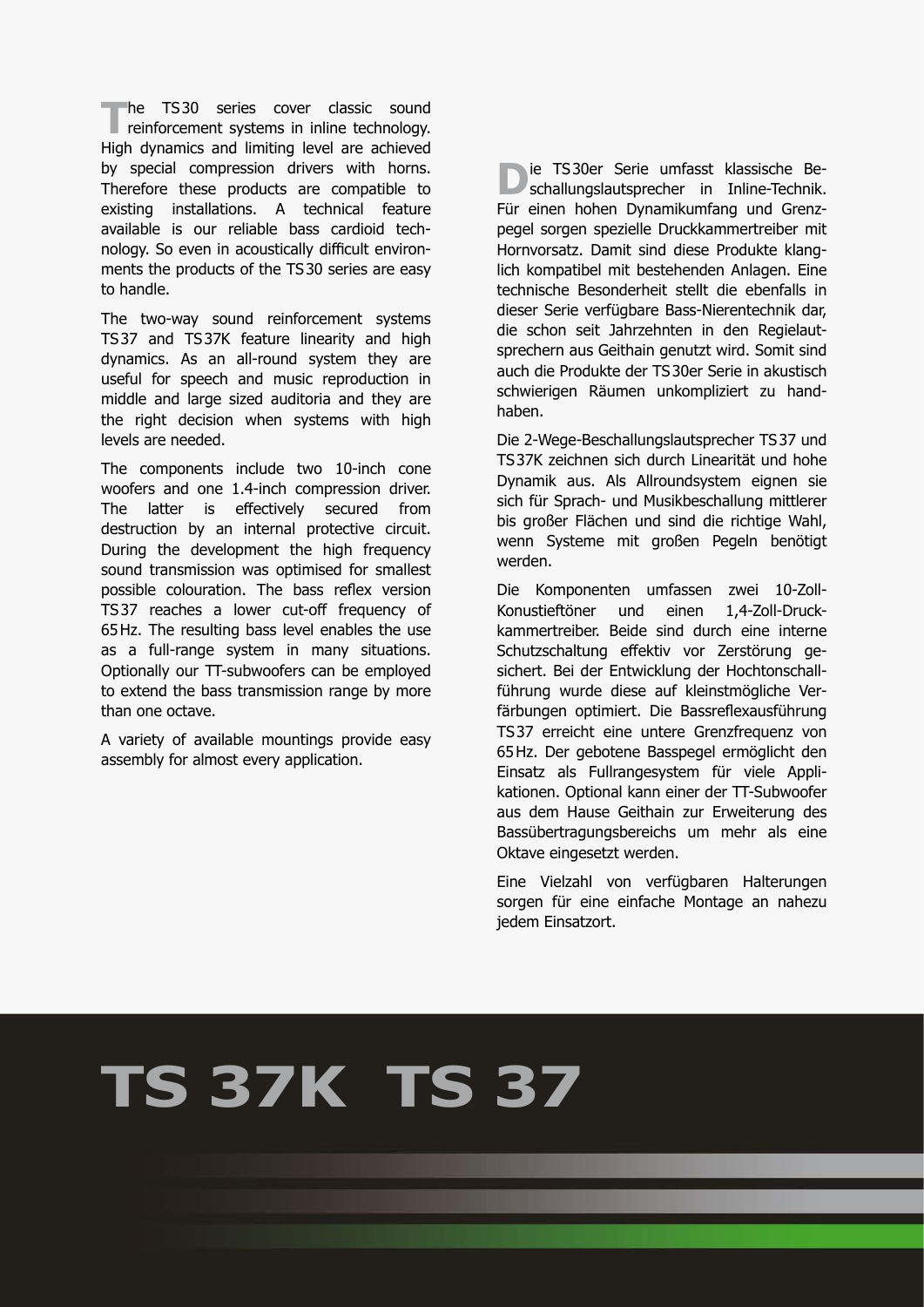## **Specifications**

Cabinet type TS37 TS37K Maximum SPL  $130\,\text{dB}$  peak / r = 1m (3'3") Frequency response TS37 TS37K Coverage angle  $f > 2$  kHz 90°  $\times$  40° (H  $\times$  V) **Transducers**  LF HF **Sensitivity** measured at  $1 \text{W}$  100dBSPL / r =  $1 \text{m} (3'3'')$ Maximum input power 1,200 W<br>Nominal input power 600 W Nominal input power Nominal impedance 8Ω Electronic crossover frequency 1.5kHz Directivity index see diagram Input connector 2× Speakon NL 4 (parallel) Overload protection self-resetting Weight 27 kg (59.6 lbs) Environmental specifications Operating temperature Storage temperature Relative humidity

Additional accessories (optional) security lug

vented cabinet cardioid directivity in low frequencies

65Hz … 18kHz −6dB 100Hz … 18kHz −6dB  $60^\circ \times 40^\circ$  (H  $\times$  V)

 $2 \times 10''$  cone 1× 1.4″ compression driver

Dimensions (h  $\times$  w  $\times$  d) 840  $\times$  320  $\times$  430 mm (33.1"  $\times$  12.6"  $\times$  17") +15°C … +35°C (+59°F ... +95°F) −25°C … +45°C (−13°F ... +113°F) 45% … 75%

Design of the cabinet lumber core plywood with scratch proof structure coating black RAL9005, other colours on request stand, wall and ceiling mount elements